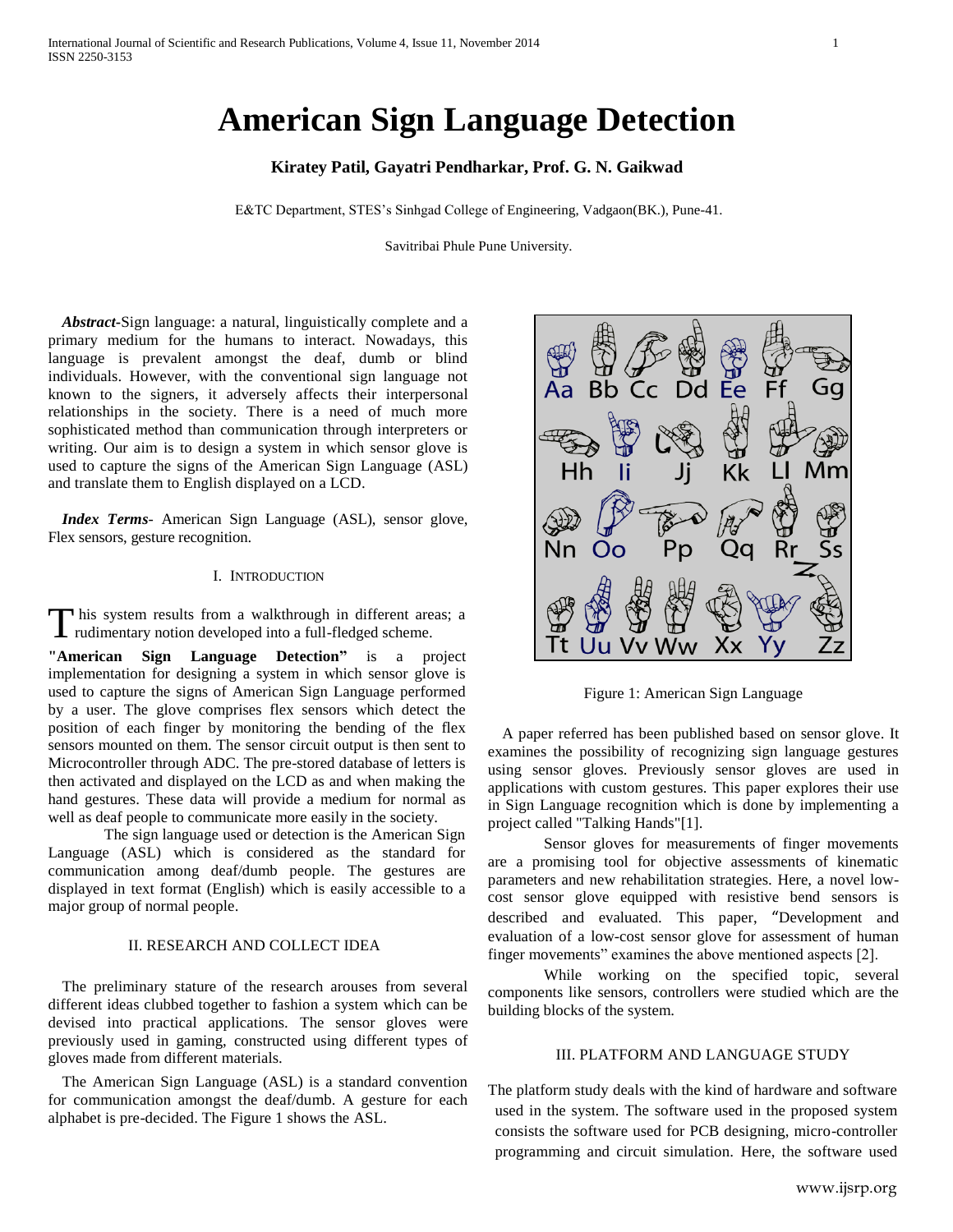for PCB designing is "Express PCB". The software used as Editor and debugger is "AVR STUDIO" and that used for burning the program is "SINAPROG". The language supported by the Microcontroller Atmega-16 is "Embedded-C". Additionally, PROTEUS was used to carry out certain simulations.

The Microcontroller used is ATMEGA-16. Five Flex sensors are used which are used to detect the specific gestures of the fingers produced by the glove.

The language studied for usage in the proposed system is the "Embedded-C language". Embedded C is a set of language extensions which is used for the C Programming language for different embedded systems.

### IV. BLOCK DIAGRAM



Figure 2: Block diagram representation

Every single block explanation in detail with its working in the project along with detailed flow of each block is described with the help of the Block diagram representation.

.The block diagram in Figure 2 of the proposed system mainly contains the following blocks:

- Microcontroller (Atmega-16)
- Sensor Glove

The detailed description of the components is given as follows,

#### **Microcontroller Unit (MCU)**

The MCU Atmega-16 is a 40 pin IC by Atmel family supporting Embedded-C Language. A small on-chip computer which has a processor core, memory and, programmable input/output

peripherals with 16K Bytes of In-System Self-Programmable Flash ROM memory and 1KB of internal SRAM. It also has an inbuilt ADC of 8-channel, 10-bit resolution i.e. each analog input is converted to its 10 bit equivalent output.

### **Sensor Glove**

A Sensor glove is prepared with a flex sensor mounted on each finger as shown in the Figure 3 below. The material of the glove is latex which is non-conducting. It detects the position of each finger by monitoring the bending of the flex sensors on it. Accordingly, depending upon its output, gesture of the hand will be recognised and will be displayed on the screen.



Figure 3: Sensor glove

#### V. SIMULATIONS

The software used for circuit simulation is PROTEUS 7.7. As the sensors can't be shown over here, two switches are used to represent them by providing three different sorts of inputs as three different gestures as shown in the following Figures 4-6. The two switches SW1 and SW2 provide inputs for three gestures A, B and C as:

- A (VCC, VCC, VCC, GND, GND)  $\Box$
- $\Box$ B (VCC, VCC, GND, GND, GND)
- C (VCC, GND, GND, GND, GND)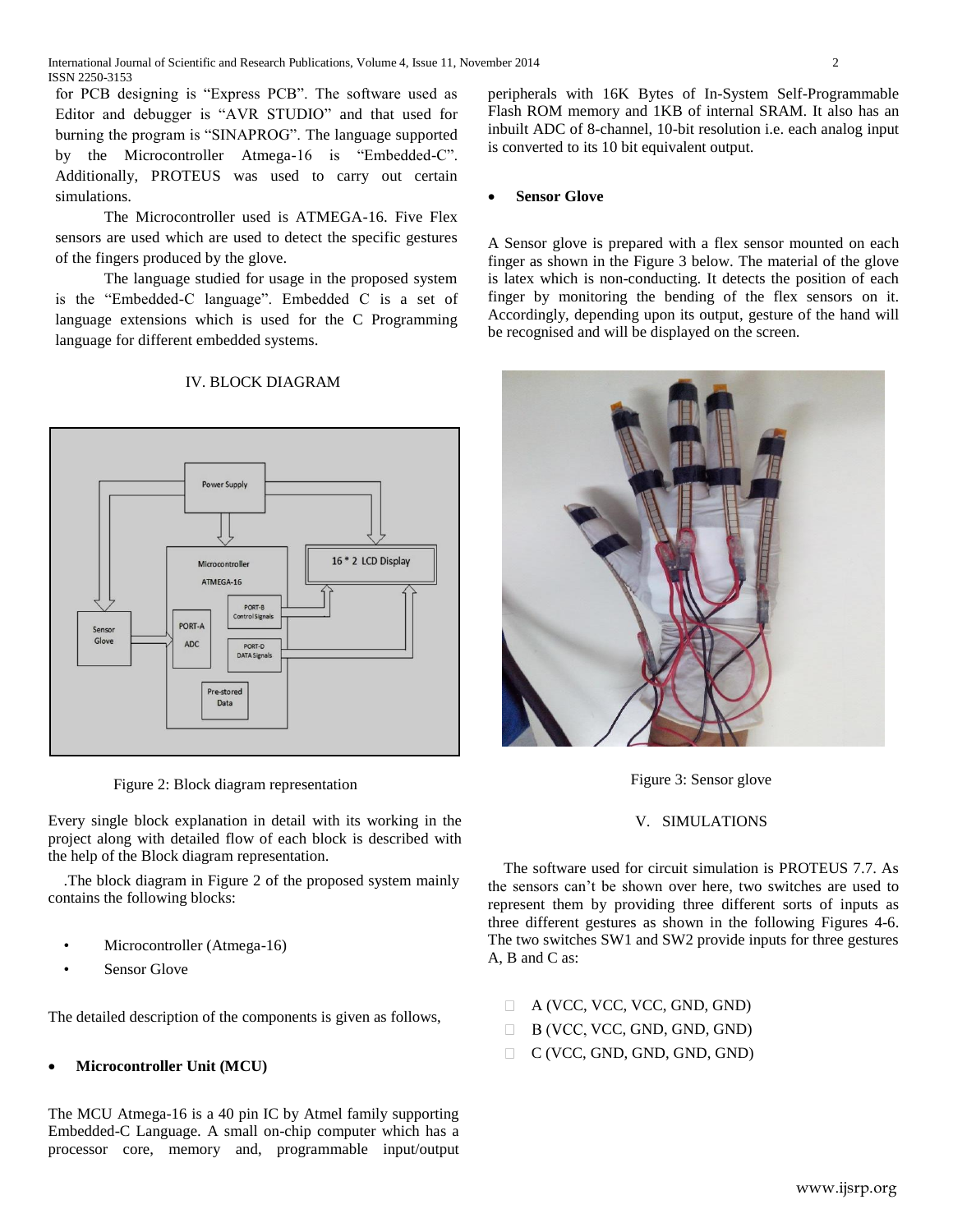International Journal of Scientific and Research Publications, Volume 4, Issue 11, November 2014 3 ISSN 2250-3153



Figure 4: Simulation results for gesture A



Figure 6: Simulation results for gesture C



While simulating, random input values are fed to the input port pins of the microcontroller (Port A). The analog inputs are fed here. This analog data is converted to equivalent 10-bit digital data by the A/D converter of ATMEGA-16. The digital output is calculated as an example for 'A' as,

Digital output = (Analog input\*1023) / (VREF)

For VCC (5V), D (1) = (5V\*1023) / 5V = 1023.

For GND (0V), D (0) =  $(0V*1023) / 5V = 0$ .

Therefore, for 'A', the final output is '1023' digital value for first three fingers and '0' for last two fingers. This input / output values are random, concerned with simulation only and not related to actual gestures.

Similarly, the values for B and C are calculated.

Figure 5: Simulation results for gesture B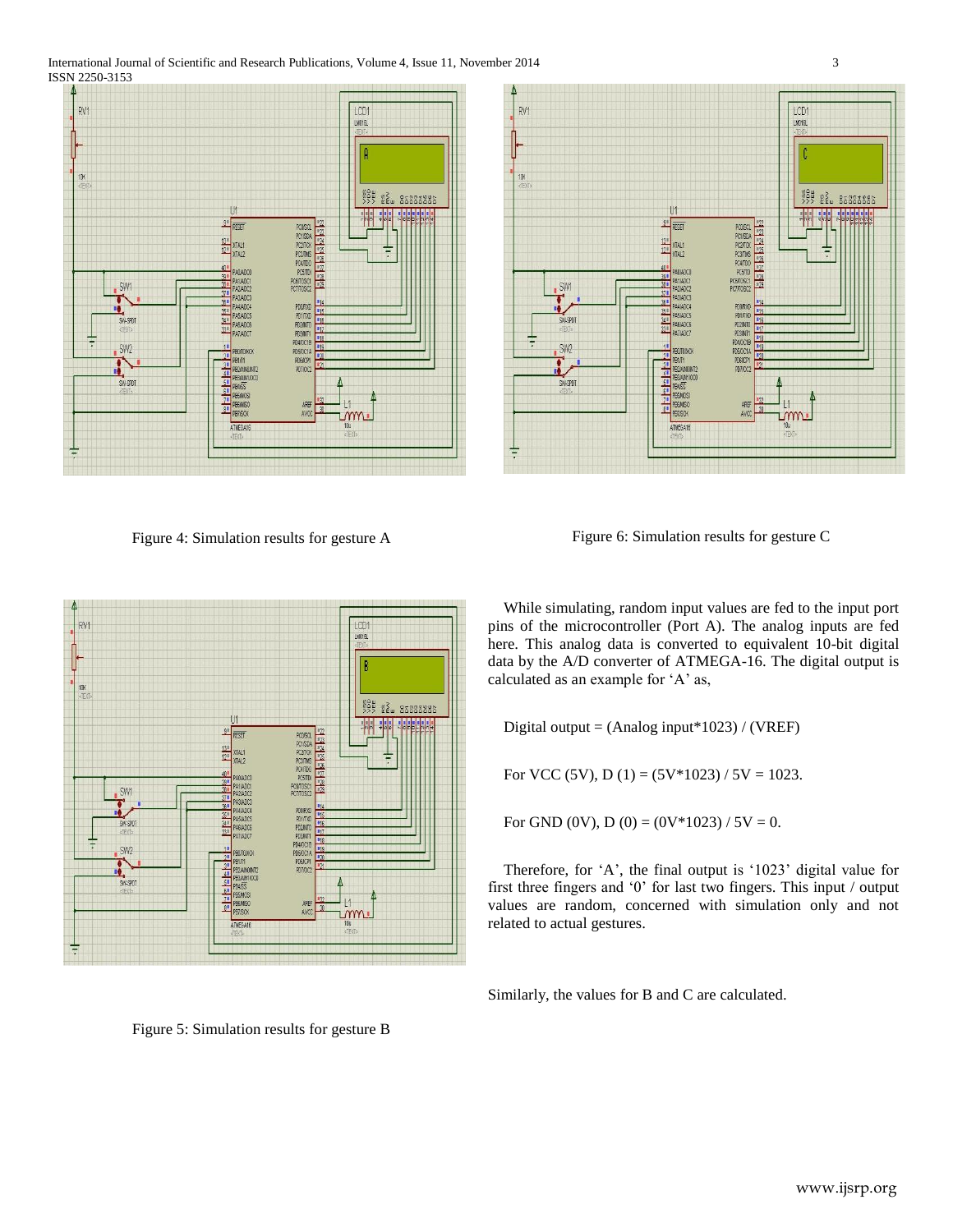#### VI. FLOWCHART

This section, Flowchart explains the basic working of the system in a simple way. Initially, the gestures from the gloves are accepted. This analog output is then converted to equivalent 10 bit digital output by the ADC of the micro- controller ATMEGA-16.

This output is then compared to the previously stored data of letters for the corresponding gestures and it is checked for validity. If the gestured value matches any of the pre-stored value, the corresponding value from database is displayed on the LCD or else it goes back in the loop. The figure 7 below illustrates the Flowchart of the system.



Figure 7: Flowchart

## VII. SYSTEM OVERVIEW

The proposed system, **"American Sign Language Detection"** is the prototype for establishing easy communication between deaf/dumb people and normal people. The conventional sign language, widely used over the world for communication by

signers is known only by a handful amount of the normal people. Due to this, they face a communication gap in the society as their gestures cannot be interpreted. To overcome this problem, this system has been implemented. By implementing this, the redundant factors like need of a mediator for dumb/deaf people can be eliminated. This will surely help them to be independent and confidently express them. As the prototype is compact and portable, it can be carried to almost anywhere they go.

Initially, for the implementation of the glove, a glove of latex (surgical glove) is used. It being tight, serves the purpose of proper alignment of the sensors on the fingers. Gestures, stated in Figure 1, are captured from the sensor glove. Each finger is associated with one flex sensor. The change in resistance of the flex sensor with respect to bend is captured and data is fed to the MCU. These five analog values from five fingers each, are given to five different pins of Port-A (PA0-PA4) of the MCU. Then, the MCU converts each analog input to its digital equivalent, and average of all the digital values is taken. This will give a value corresponding to the gesture made giving each gesture a unique value. Values for all the gestures are tested and calculated in advance and pre-stored in the MCU. This will create a database of the 26 alphabets and an additional gesture for 'space'.

For a better and sophisticated implementation, a matrix technique has been implemented. Here, each sensor bend is divided in three distinct parts, viz. Complete Bend (CB), Partial bend (PB) and Straight (S). Range of values, associated with each bend of the respective sensor is calculated and its digital equivalent is found out. Table 1 below, depicts the Bend characteristics corresponding to each of the five fingers, viz. thumb, index, middle, ring and little. Though the corresponding values are not same for all the sensors, it illustrates the general concept behind the idea of the matrix technique. The CB, PB and S values for each sensor are calculated and the range is specified.

|  | Table 1: Bend characteristics |
|--|-------------------------------|
|--|-------------------------------|

| <b>BENDS</b><br><b>FINGERS</b> | CB           | <b>PB</b>  | S    |
|--------------------------------|--------------|------------|------|
| <b>THUMB</b><br>$1_{-}$        | $\leq 550$   | $\leq 550$ | >550 |
| <b>INDEX</b><br>$2^{1}$        | $\leq$ 380   | 381-500    | >500 |
| <b>MIDDLE</b><br>3.            | $\leq$ = 340 | 341-450    | >450 |
| <b>RING</b><br>4.              | $\leq$ = 390 | 391-480    | >480 |
| <b>LITTLE</b><br>$5_{-}$       | $\leq$ =460  | 461-500    | >500 |

Then, a matrix of the corresponding alphabet as to its value for each finger is found out. Hence, bends for each gesture are carried out.

One more, extra gesture for a 'space' is added. All these min and max digital values are stored in the controller memory, and corresponding alphabets are also stored. Hence, the range in which the value falls is having one alphabet, which is to be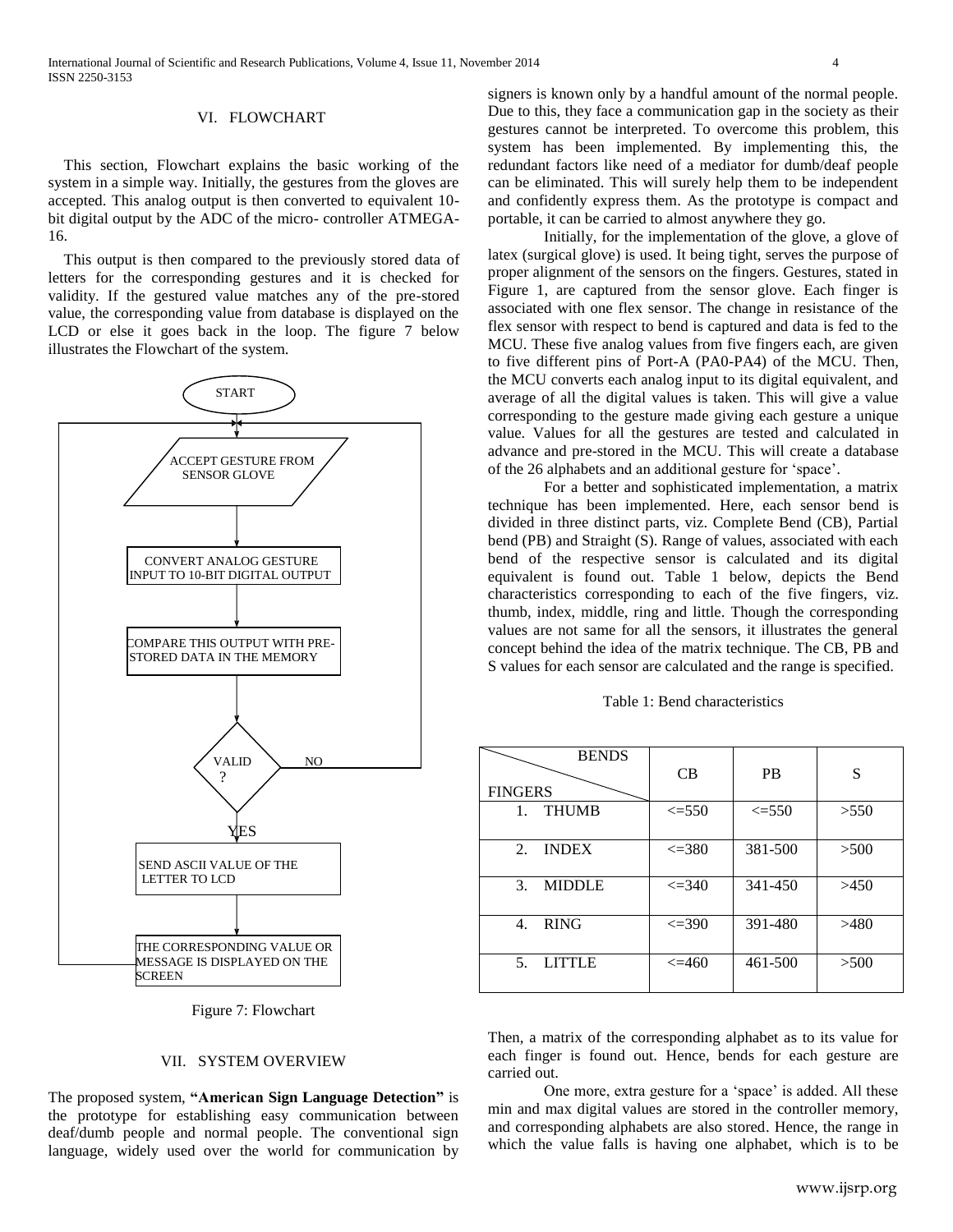International Journal of Scientific and Research Publications, Volume 4, Issue 11, November 2014 5 ISSN 2250-3153

displayed. The LCD is interfaced with the MCU which is used to display the corresponding output. The Table 2 below illustrates the matrix implementation for all the alphabets and extra gesture(s).

Table 2: Entire matrix implementation

| <b>FINGER</b>    | <b>THUMB</b>   | $\ensuremath{\mathsf{INDEX}}$ | <b>MIDDLE</b>          | $\mathbf{R}\mathbf{ING}$ | <b>LITTLE</b>          |
|------------------|----------------|-------------------------------|------------------------|--------------------------|------------------------|
| <b>LETTERS</b>   |                |                               |                        |                          |                        |
| $\boldsymbol{A}$ | ${\bf S}$      | $\operatorname{CB}$           | CB                     | CB                       | CB                     |
| $\overline{B}$   | $\, {\bf B}$   | $\overline{S}$                | $\overline{S}$         | $\overline{S}$           | $\overline{S}$         |
| $\overline{C}$   | $\overline{S}$ | PB                            | PB                     | $\rm{PB}$                | $\mathbf{PB}$          |
| $\mathbf D$      | $\, {\bf B}$   | ${\bf S}$                     | CB                     | CB                       | CB                     |
| ${\bf E}$        | $\, {\bf B}$   | $\mathbf{PB}$                 | PB                     | PB                       | PB                     |
| $\overline{F}$   | $\, {\bf B}$   | CB                            | $\overline{S}$         | $\overline{S}$           | $\overline{S}$         |
| G                | $\, {\bf B}$   | S                             | CB                     | ${\bf S}$                | CB                     |
| $\rm H$          | $\, {\bf B}$   | S                             | $\overline{S}$         | CB                       | CB                     |
| $\overline{I}$   | $\, {\bf B}$   | CB                            | CB                     | CB                       | ${\bf S}$              |
| $\bf J$          | $\, {\bf B}$   | CB                            | $\operatorname{CB}$    | CB                       | PB                     |
| $\rm K$          | ${\bf S}$      | ${\bf S}$                     | $\overline{S}$         | CB                       | CB                     |
| $\mathbf L$      | ${\bf S}$      | ${\bf S}$                     | CB                     | CB                       | CB                     |
| $\mathbf M$      | $\, {\bf B}$   | PB                            | PB                     | $\mathbf{PB}$            | CB                     |
| ${\bf N}$        | $\, {\bf B}$   | $\rm{PB}$                     | PB                     | CB                       | CB                     |
| $\overline{O}$   | $\, {\bf B}$   | ${\bf P}{\bf B}$              | PB                     | $\mathbf{PB}$            | S                      |
| $\mathbf P$      | S              | S                             | PB                     | CB                       | CB                     |
| Q                | ${\bf S}$      | ${\bf S}$                     | CB                     | CB                       | ${\bf S}$              |
| $\mathbf R$      | $\, {\bf B}$   | $\overline{S}$                | PB                     | CB                       | CB                     |
| S                | $\, {\bf B}$   | CB                            | CB                     | CB                       | CB                     |
| $\overline{T}$   | $\overline{S}$ | $\rm{PB}$                     | $\overline{\text{CB}}$ | $\overline{\text{CB}}$   | $\overline{CB}$        |
| $\overline{U}$   | $\, {\bf B}$   | PB                            | $\overline{S}$         | $\overline{CB}$          | $\overline{\text{CB}}$ |

| V     | S         | PB        | PB | CB | CB |
|-------|-----------|-----------|----|----|----|
| W     | B         | S         | S  | S  | CB |
|       |           |           |    |    |    |
| X     | B         | <b>PB</b> | CB | CB | CB |
|       |           |           |    |    |    |
| Y     | ${\bf S}$ | CB        | CB | CB | S  |
|       |           |           |    |    |    |
| Z     | B         | S         | S  | CB | S  |
|       |           |           |    |    |    |
| Space | S         | S         | S  | CB | S  |
|       |           |           |    |    |    |

These implementations give a thorough idea of the system. In the Proteus 7.7, certain simulations for the gestures for the alphabets A, B and C are carried out. Similarly, using the sensor glove, the practical implementations are carried out. The Figure 8 shows the implementation of an alphabet 'A'.



Figure 8: Gesture for A

The following Figure 9 shows the final System.



Figure 9: System